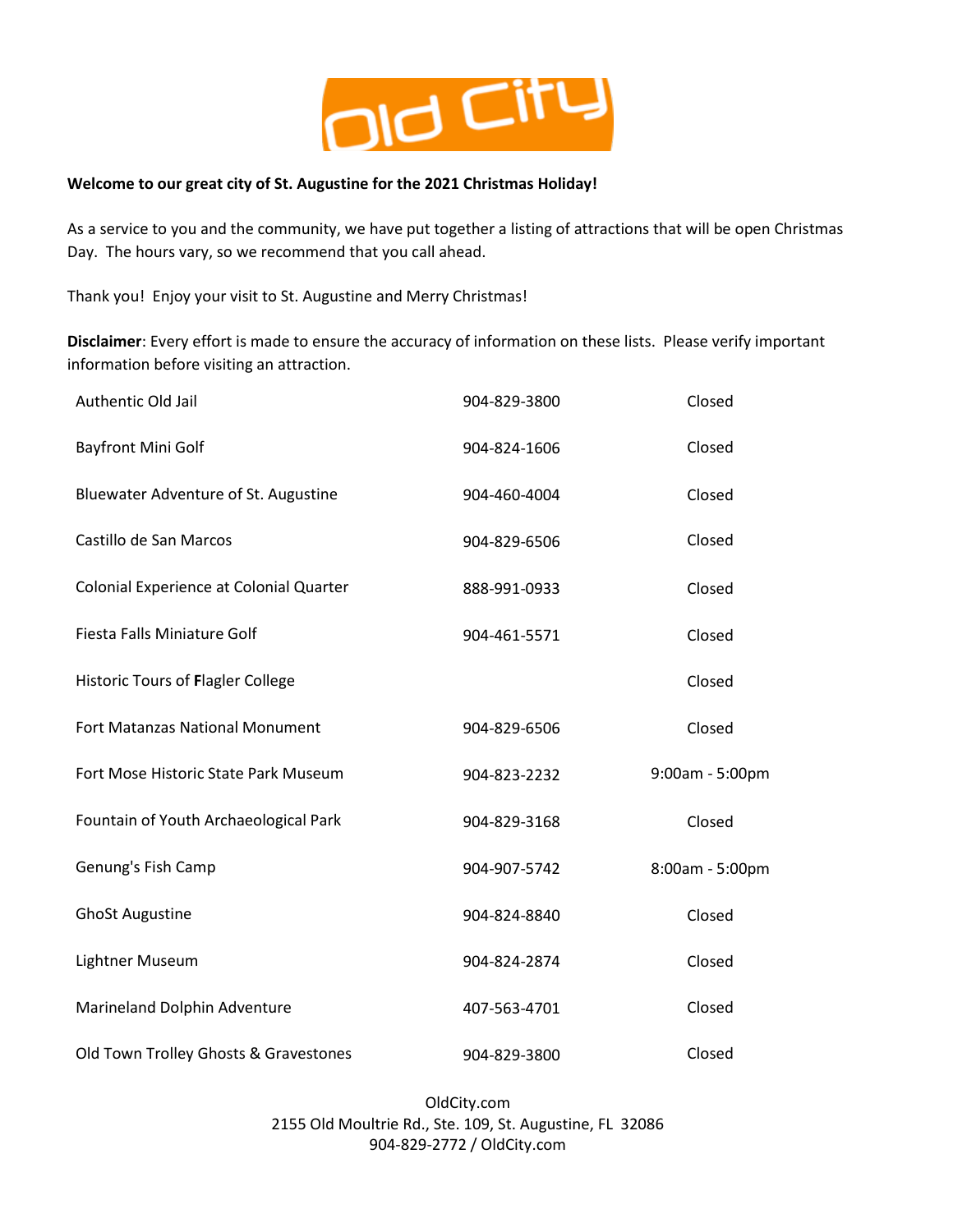

| Old Town Trolley Tours of St. Augustine      | 904-829-3800 | Closed           |
|----------------------------------------------|--------------|------------------|
| Old Town Trolley Nights of Lights Tours      | 904-829-3800 | 6:00pm - 9:30pm  |
| <b>Oldest Store Museum</b>                   | 904-829-3800 | Closed           |
| Oldest Wooden School House                   | 904-824-0192 | Closed           |
| Potter's Wax Museum                          | 904-829-3800 | Closed           |
| <b>Red Train Tours</b>                       | 904-824-1606 | Closed           |
| Ripley's Believe It or Not! Museum           | 904-824-1606 | 10:00am - 5:00pm |
| Ripley's Big Red Christmas Train             | 904-824-1606 | Closed           |
| Ripley's Haunted Castle Tour                 | 904-824-1606 | Closed           |
| San Sebastian Winery                         | 904-826-1594 | Closed           |
| <b>Schooner Freedom Charters</b>             | 904-810-1010 | Closed           |
| Sea Serpent Tours                            | 904-495-4200 | Closed           |
| Spanish Military Hospital Museum             | 904-342-7730 | Closed           |
| St. Augustine Alligator Farm Zoological Park | 904-824-3337 | 10:00am - 4:00pm |
| St. Augustine Aquarium                       | 904-429-9777 | Closed           |
| St. Augustine Distillery                     | 904-825-4962 | Closed           |
| St. Augustine Eco Tours                      | 904-377-7245 | Closed           |
| St. Augustine Lighthouse & Maritime Museum   | 904-829-0745 | Closed           |
| St. Augustine Pirate & Treasure Museum       | 877-467-5863 | Closed           |
| St. Augustine Scenic Cruise                  | 904-824-1806 | Closed           |

OldCity.com 2155 Old Moultrie Rd., Ste. 109, St. Augustine, FL 32086 904-829-2772 / OldCity.com